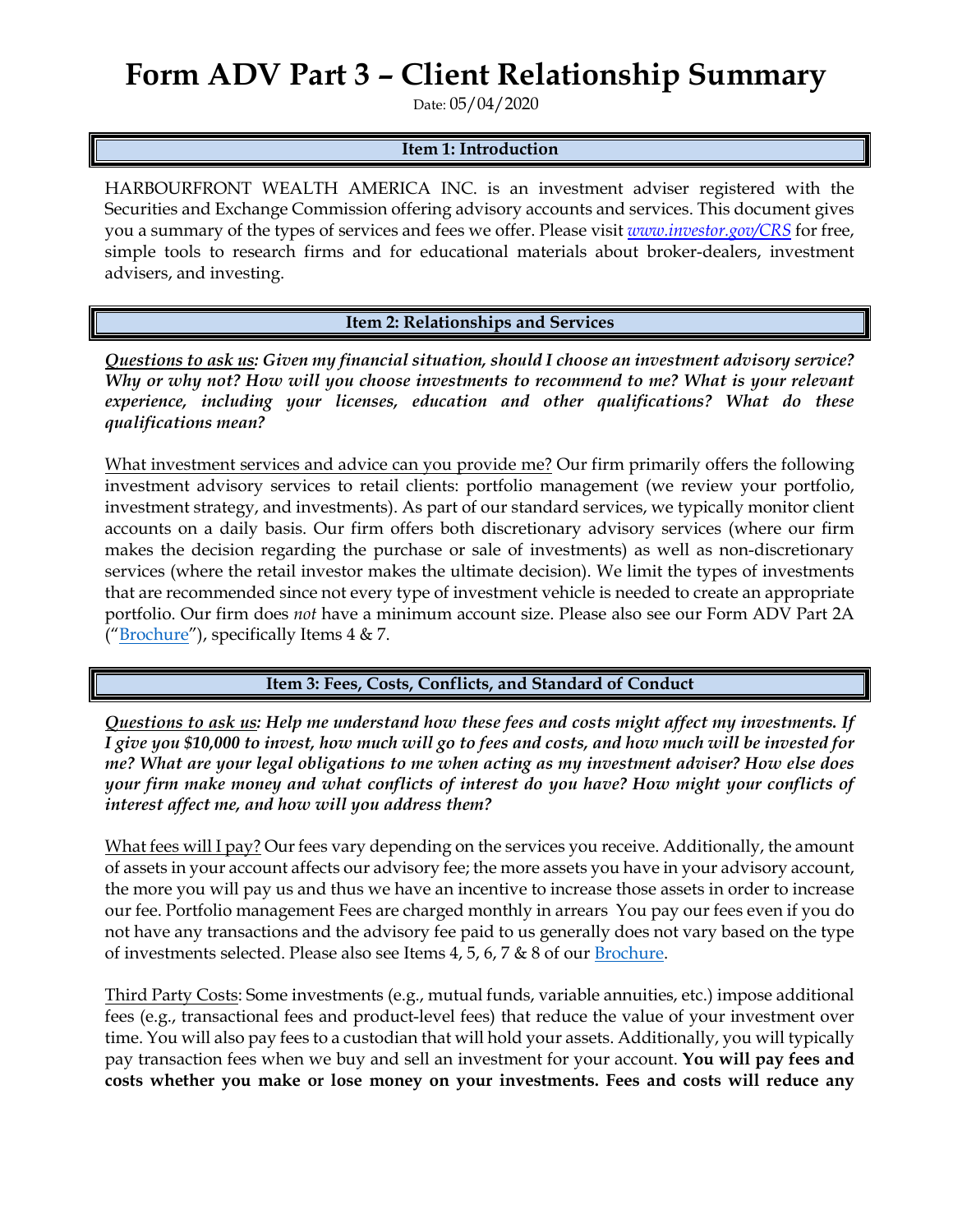## **Form ADV Part 3 – Client Relationship Summary**

Date: 05/04/2020

**amount of money you make on your investments over time. Please make sure you understand what fees and costs you are paying.** Please also see our [Brochure](https://adviserinfo.sec.gov/firm/summary/306941) for additional details.

Conflicts of Interest: *When we act as your investment adviser*, we have to act in your best interest and not put our interest ahead of yours. At the same time, the way we make money creates some conflicts with your interests. You should understand and ask us about these conflicts because they can affect the investment advice we provide you. Here are some examples to help you understand what this means.

How do your financial professionals make money? Primarily, we and our financial professionals benefit from the advisory services we provide to you because of the advisory fees we receive from you. This compensation may vary based on different factors, such as those listed above in this Item. Please also see Item 10 of our [Brochure](https://adviserinfo.sec.gov/firm/summary/306941) for additional details.

**Item 4: Disciplinary History**

*Questions to ask us: As a financial professional, do you have any disciplinary history? For what type of conduct?*

Do you or your financial professionals have legal or disciplinary history? We do not have legal and disciplinary events. Visit *<https://www.investor.gov/>* for a free, simple search tool to research us and our financial professionals.

**Item 5: Additional Information**

*Questions to ask us: Who is my primary contact person? Is he or she a representative of an investment adviser or a broker-dealer? Who can I talk to if I have concerns about how this person is treating me?*

For additional information on our advisory services**, see our [Brochure](https://adviserinfo.sec.gov/firm/summary/306941) available at <https://adviserinfo.sec.gov/firm/summary/306941> and any individual brochure supplement** your representative provides. If you have any questions, need additional up-to-date, or want another copy of this Client Relationship Summary, then please contact us at 604-588-6822.